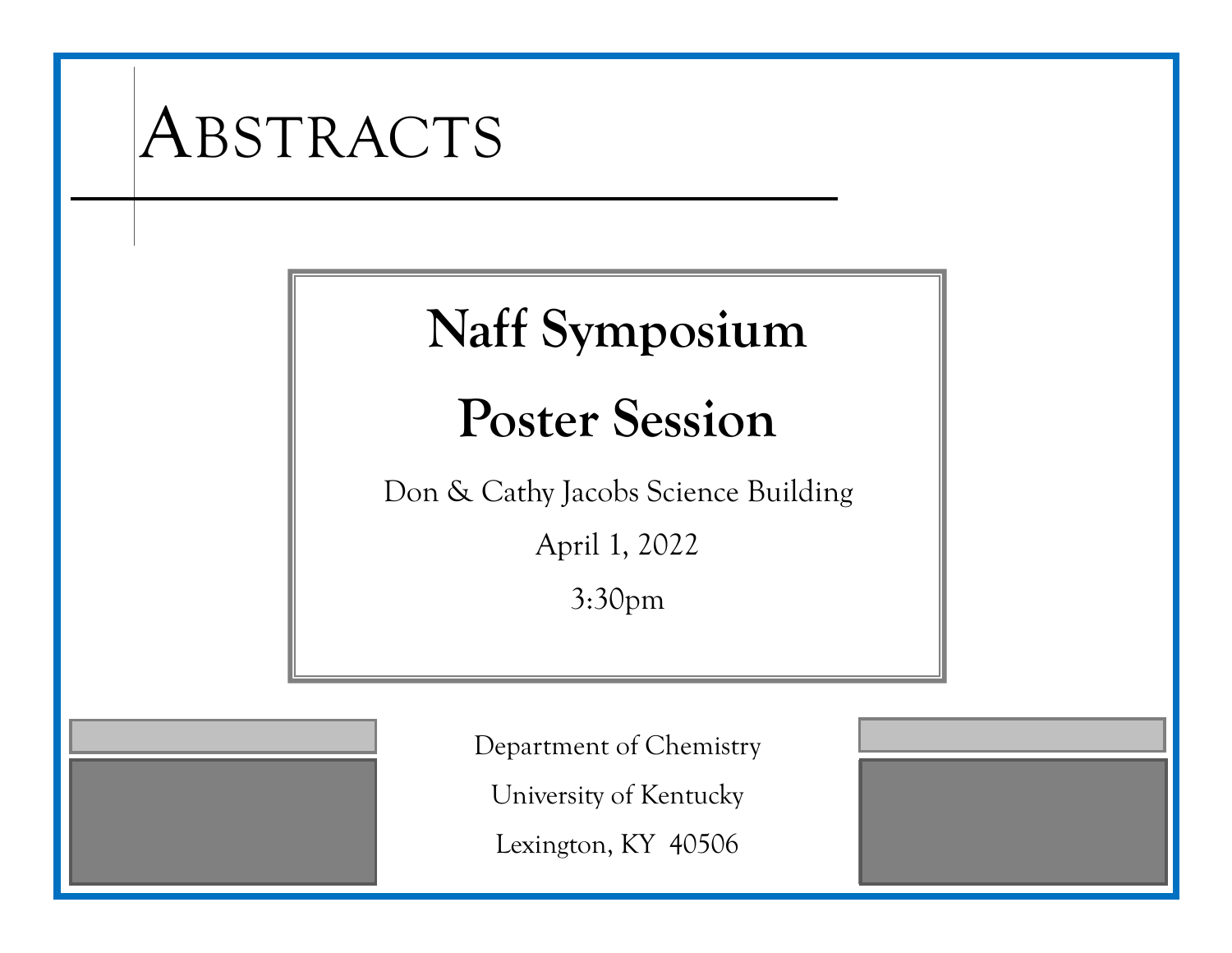# Author Index of Abstracts

| Name                  | #  | Name                              | #  |
|-----------------------|----|-----------------------------------|----|
| Khaga Neupane         | 1  | Manisha De. Alwis<br>Goonatilleke | 12 |
| Surya Aryal           | 2  | Rose Pham                         | 13 |
| Josiel Barrios Cossio | 3  | Emma Bondy                        | 14 |
| <b>Great Umenweke</b> | 4  | Masoumeh Dorrani                  | 15 |
| Md Abu Monsur Dinar   | 5  | Rachel Sunder                     | 16 |
| Rebekah Duke          | 6  | Alexander Olivelli                | 17 |
| Ayanthi Thisera       | 7  | Ali Costello                      | 18 |
| Debarati Das          | 8  | <b>Brock Harvey</b>               | 19 |
| Jessica Ray           | 9  | Matin Hemati Gourabi              | 20 |
| Chamikara Karunasena  | 10 |                                   |    |
| Syed Joy              | 11 |                                   |    |

| Name                              | #  |  |
|-----------------------------------|----|--|
| Manisha De. Alwis<br>Goonatilleke | 12 |  |
| Rose Pham                         | 13 |  |
| Emma Bondy                        | 14 |  |
| Masoumeh Dorrani                  | 15 |  |
| <b>Rachel Sunder</b>              | 16 |  |
| Alexander Olivelli                | 17 |  |
| Ali Costello                      | 18 |  |
| Brock Harvey                      | 19 |  |
| Matin Hemati Gourabi              | 20 |  |
|                                   |    |  |
|                                   |    |  |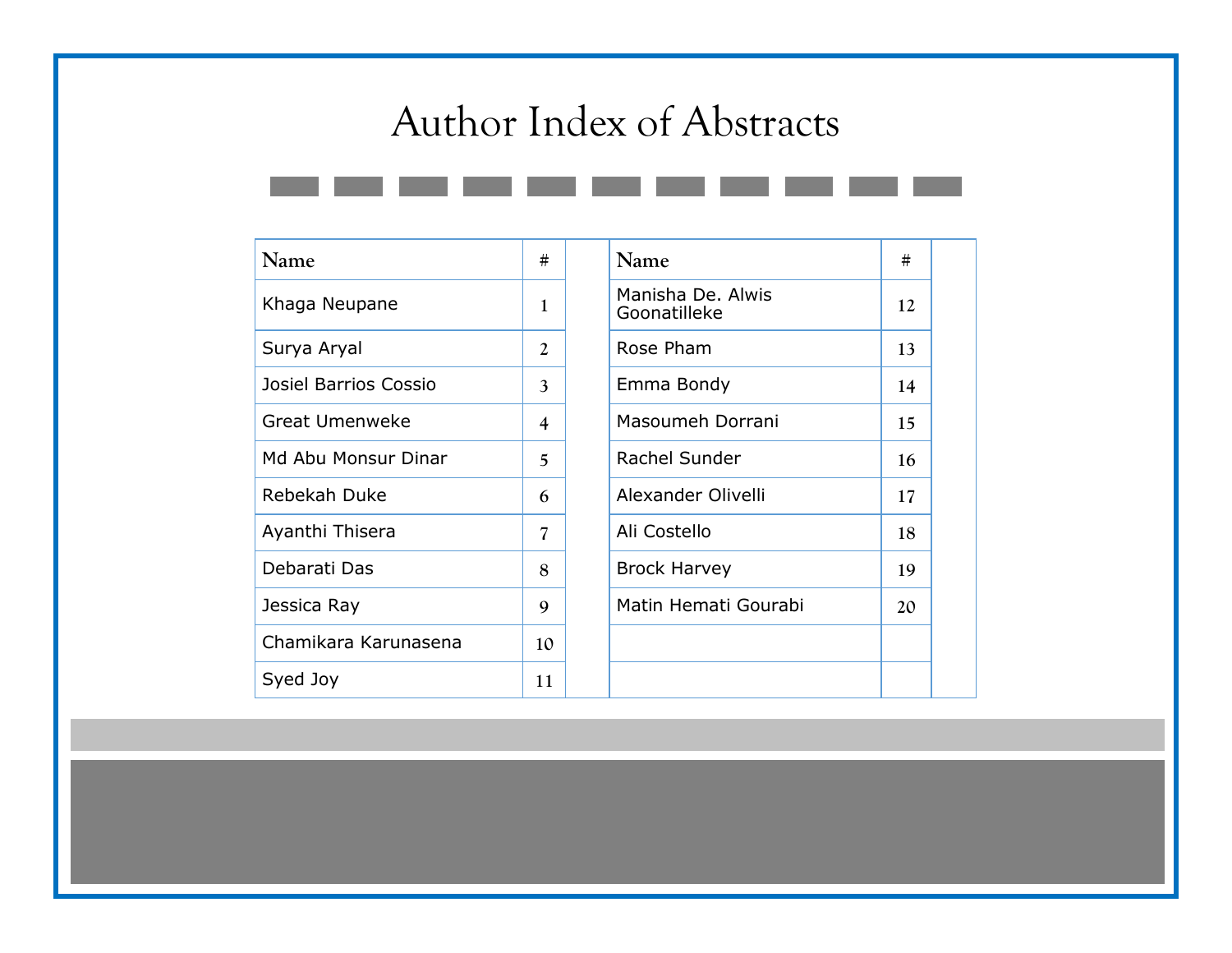# **PROGRAMMING CELL DERIVED VESICLES FOR THERAPEUTIC DELIVERY AND BIDIRECTIONAL REPROGRAMMING OF IMMUNE CELL POLARIZATION**

#### **Authors**

Khaga Neupane, Chemistry, University of Kentucky Chris Richards, Chemistry, University of Kentucky

#### **Abstract**

Due to their high plasticity, macrophages exhibit diverse roles under different pathological conditions. The ability to switch macrophages from anti-inflammatory (M2) to pro-inflammatory (M1) phenotypes or vice versa offers the potential for promising therapeutic approaches for treating various diseases such as cancer and traumatic injury. Here we demonstrate that macrophage-engineered vesicles (MEVs) generated artificially from bone marrow-derived macrophages with unique properties can be used to reprogram immune cells towards either pro- or antiinflammatory phenotypes. These vesicles demonstrate targeted delivery to cancer cells and when loaded with cytotoxic agents result in greater efficacy compared to the same compound in solution. MEVs can be programmed through the targeted over-expression of specific ligands that enhance their ability to polarize immune cells and also increase their cisplatin delivery efficacy to cancer cells. Overall, MEVs show promise as potential nanocarriers for both enhanced therapeutic delivery and their ability to controllably modulate immune cell inflammatory phenotypes.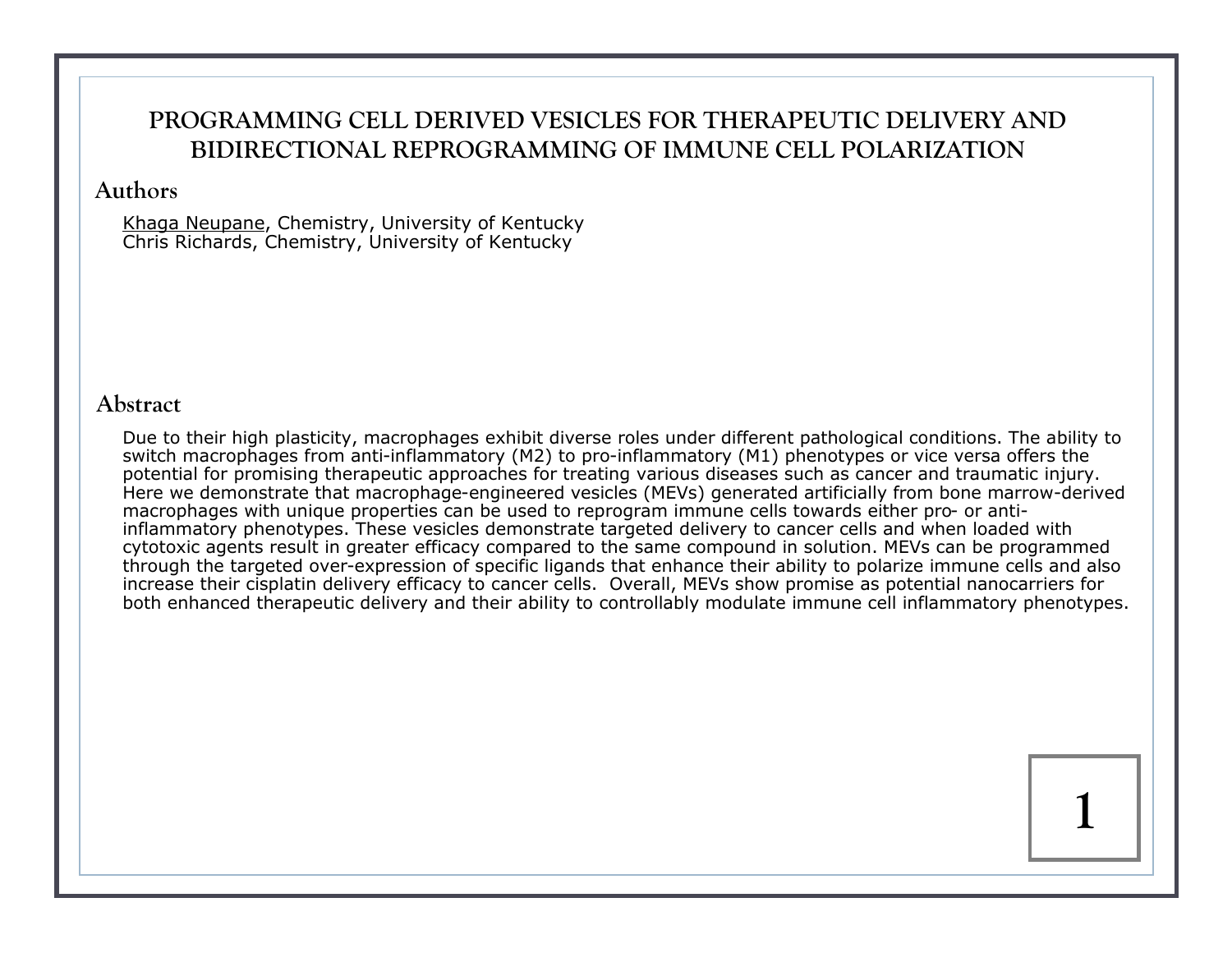# **AN ENDOPLASMIC RETICULUM TARGETED CALCIUM PROBE TO STUDY CALCIUM SIGNALING IN ASTROCYTIC PROCESSES**

#### **Authors**

Surya Aryal, Chemistry, University of Kentucky Chris Richards, Chemistry, University of Kentucky

#### **Abstract**

Astrocyte calcium signaling is very important to understand normal brain function as well as brain activity during neuropathological conditions and substance use disorder. Despite the importance of understanding calcium activity in astrocytes, one major challenge is currently available sensors target either plasma membrane (PM) or the lumen of the endoplasmic reticulum (ER). We use genetic and molecular biology tool to develop the sensor and utilized fluorescence microscopy-based tools to characterize the sensor. Here we developed an ER targeted calcium sensor which is located at the cytosolic side of the ER. We verified its specific location of the sensor in the ER using super resolution microscopy and showed that it can be well expressed in astrocytic cell soma and processes. It can detect calcium events in the cell and processes as well as astrocytes in vivo. We also demonstrated that it can be used in combination with TIRF microscopy to detect very small calcium fluctuations. Our pharmacological studies demonstrated this sensor measures calcium activity differently than the currently used plasma membrane sensors. In conclusion our sensor reports calcium signaling in close proximity to the endoplasmic reticulum in astrocytic soma, processes and in vivo.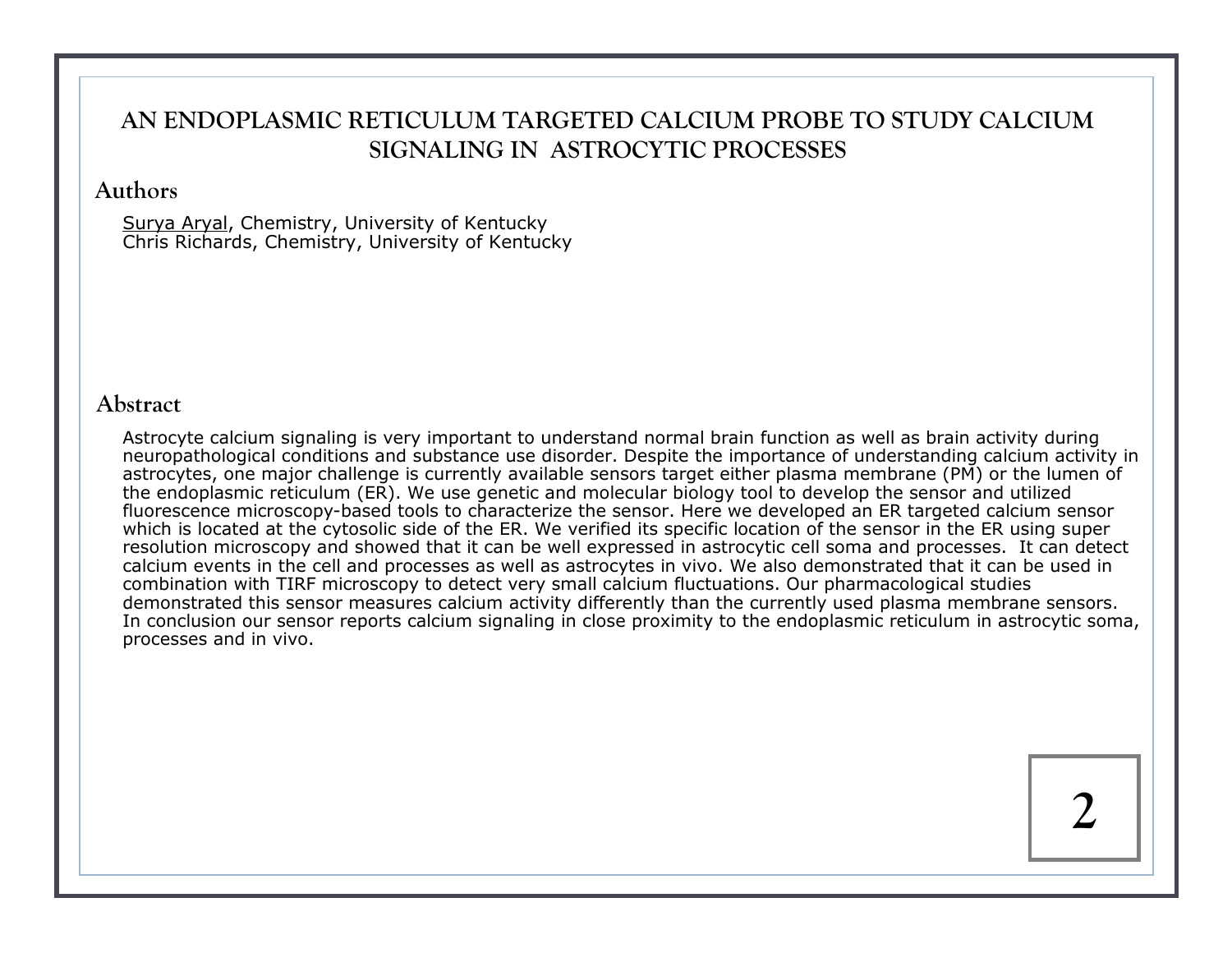### **ELECTROCHEMICAL CHARACTERIZATION OF P450 BM3OXY ENZYME**

#### **Authors**

Josiel Barrios Cossio, Chemistry, University of Kentucky Marcelo Guzman, Chemistry, University of Kentucky

#### **Abstract**

The fusion protein flavocytochrome P450 BM3 combines cytochrome P450 and NADPH-cytochrome P450 reductase domains. P450s are a superfamily of heme-thiolate monooxygenases capable of catalyzing the biotransformation of over 200,000 chemicals (amino acids, carcinogens, drugs, saturated and unsaturated fatty acids, environmental pollutants, melatonin, steroids, food supplements, plant products). Herein we report the initial electrochemical characterization of a P450 BM3oxy enzyme. The enzyme was first expressed, purified, and finally characterized with a conductive electrode. This enzyme was initially isolated from the prokaryotic Bacillus Megatarium and has the highest catalytic efficiency reported for hydroxylation reactions. P450BM3 effectively transfers electrons from one electron-donating reductase domain (Flavin mononucleotide (FMN) domain) to the other electron-accepting domain (oxidase domain) where the active site is present. Besides, the P450BM3 oxidase domain (P450-BM3oxy) can be expressed in large amounts with high purity and excellent stability. This truncated form of the enzyme is an attractive system for carrying out valuable biotechnological transformations. The work demonstrates that a high concentration of this enzyme can be produced with good quality and stability. Additionally, two strategies for the electrochemical characterization of P450-BM3oxy have been explored, providing a platform for determining kinetic and thermodynamic parameters, and developing future enzymatic biosensors.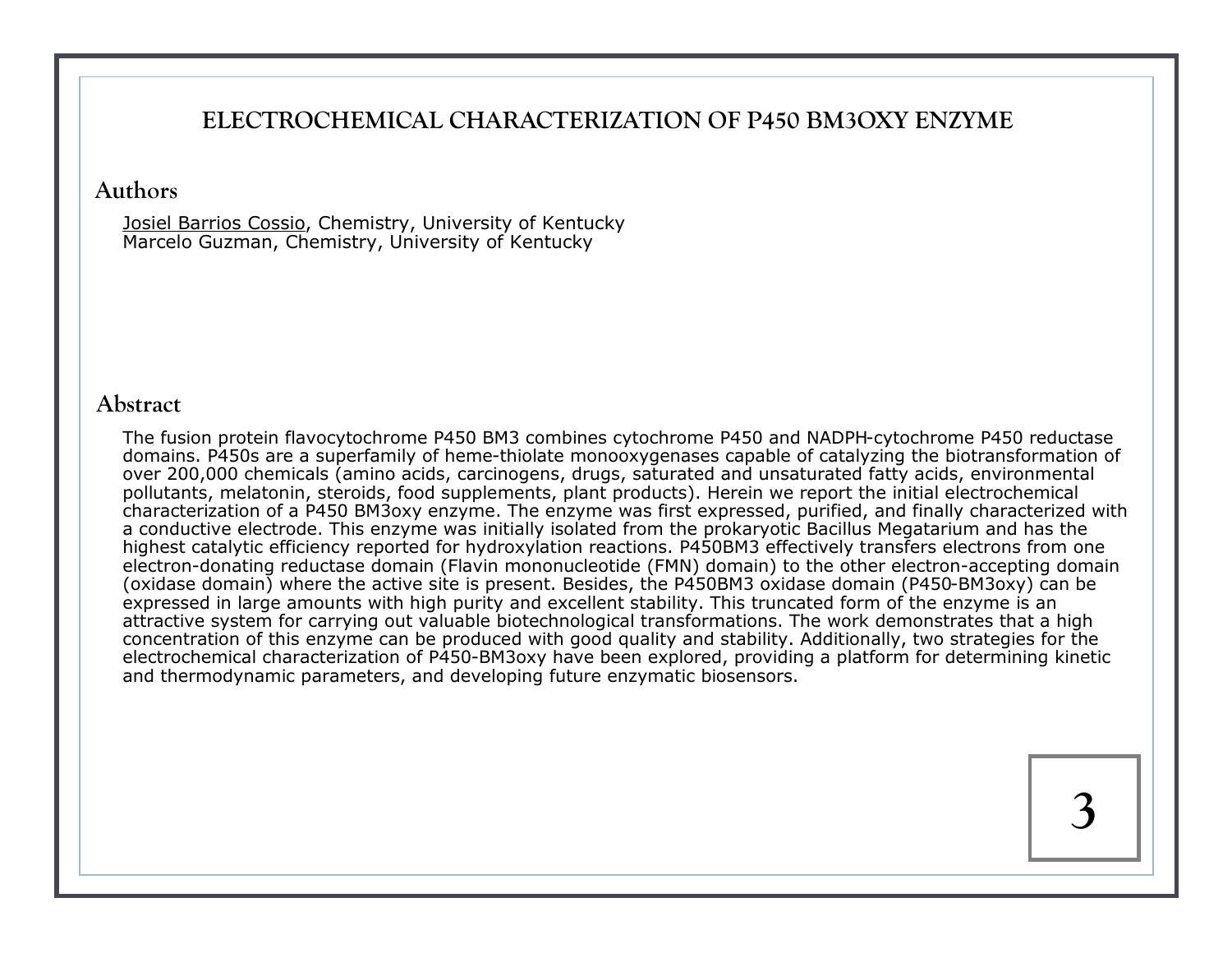# **SUPPORT EFFECTS OF FE- OR CU- PROMOTED NI CATALYSTS IN THE CATALYTIC DEOXYGENATION OF TRISTEARIN TO FUEL-LIKE HYDROCARBONS**

#### **Authors**

Great Umenweke, Chemistry, University of Kentucky Eduardo Santillan-Jimenez, Chemistry, University of Kentucky

#### **Abstract**

In past contributions, our work has focused on the design of inexpensive Ni catalysts promoted with other base metals (Fe and Cu) that can convert inedible bio-oils – including waste cooking oil – to green diesel, a renewable fuel chemically indistinguishable from petroleum-derived diesel. However, our work to date has mainly involved alumina (Al2O3) as the catalyst support. In this contribution, we investigate the use of supports other than alumina – namely, SiO2-Al2O3, Ce0.8Pr0.2O2, and ZrO2 – to afford catalysts showing improved green diesel yield and/or hydrothermal stability. Several catalyst characterization methods – including N2-physisoprtion, X-ray diffraction, transmission electron microscopy, as well as temperature-programmed techniques – were employed to identify structure-activity relationships explaining this result. Ammonia temperature programmed desorption measurements showed that albeit weak acidity is predominant for all the catalysts tested, the amount of weak acid sites varied considerably across different supports, an intermediate concentration of these sites corresponding to the best results. In addition, temperature programmed reduction measurements showed that Ni reduction is greatly dependent on both the identity of the promoter and catalyst support, which can also be invoked to explain catalyst performance since metallic Ni is believed to be the active site for the reaction under study. Interestingly, the use of Fe as a promotor resulted in a smaller NiO particle size relative to that observed in the corresponding Cu-promoted catalysts, thus suggesting another way in which Fe-promotion can lead to improved performance.

**4**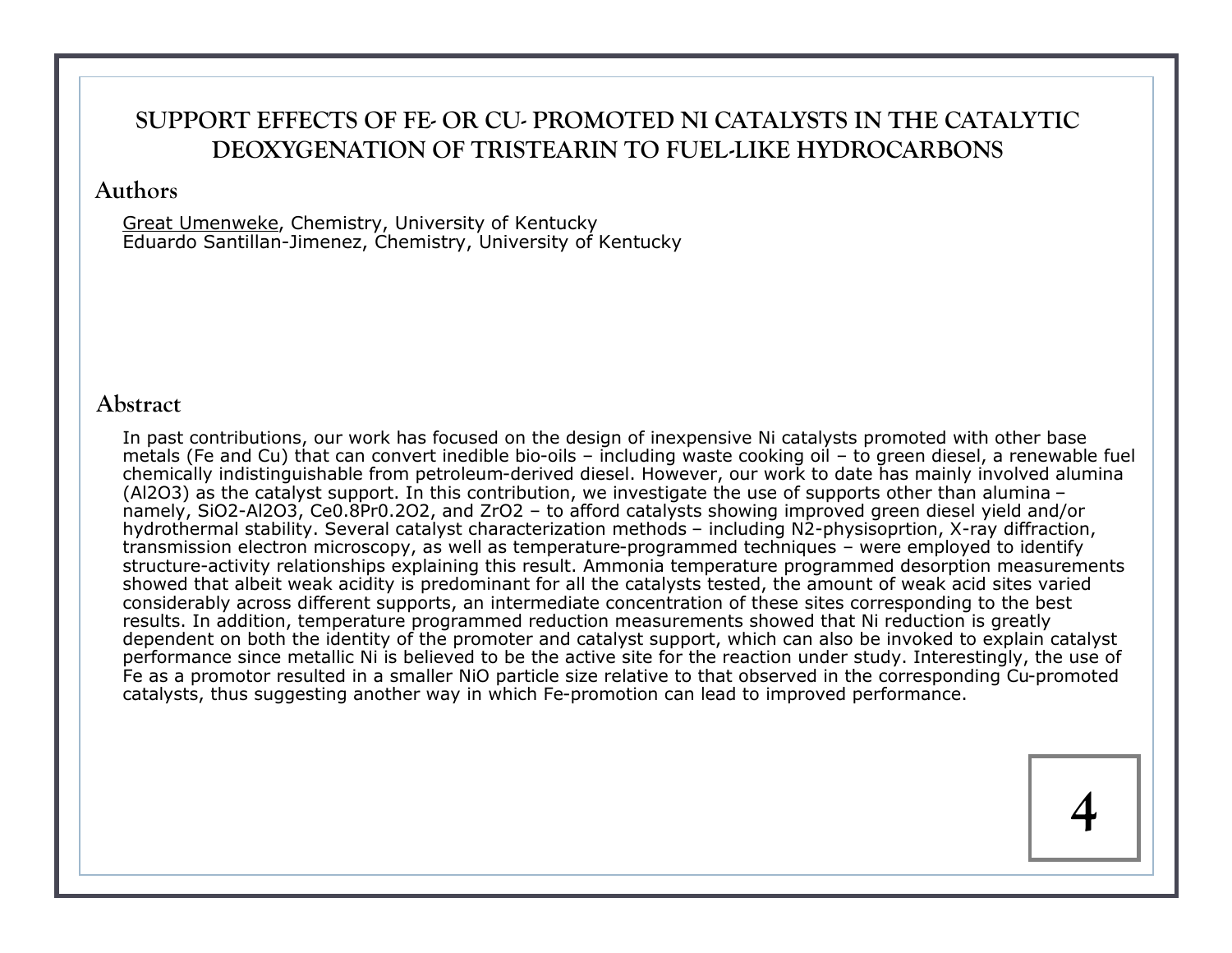## **ELUCIDATING THE ROLE OF ZINC IN SALMON SPERM NUCLEAR DNA PACKAGING**

#### **Authors**

Md Abu Monsur Dinar, Chemistry, University of Kentucky Jason DeRouchey, Chemistry, University of Kentucky

#### **Abstract**

In sperm chromatin, highly basic, positively charged proteins called protamine are used to condense DNA tightly to a final volume roughly 1/20th that of a somatic nucleus. Zinc is present in the seminal fluid and has been shown to play an important role in many sperm functions including sperm chromatin stability, sperm motility, and capacitation. Here, we aim to systematically investigate the role of zinc, and other divalent cations, on the DNA packaging inside sperm nuclei. Divalent cations, such as Zn, are known to effectively screen electrostatic interactions but typically are not able to induce DNA condensation on their own. Using small-angle X-ray scattering (SAXS), we observe that the addition of low concentrations of zinc to isolated salmon sperm nuclei results in tighter DNA packaging. Experiments with reconstituted protamine/DNA also show the presence of divalents like zinc enhances in vitro condensation through a cooperative attractive interaction. At higher divalent concentrations, we observe a crossover behavior resulting in lower DNA packaging density. Lastly, we use ICP-MS to quantify the naturally occurring concentrations of Zinc and other metals in nuclei. Our measurements indicate the use of both protamine and divalent metals may be essential for optimized stabilization of DNA in sperm chromatin.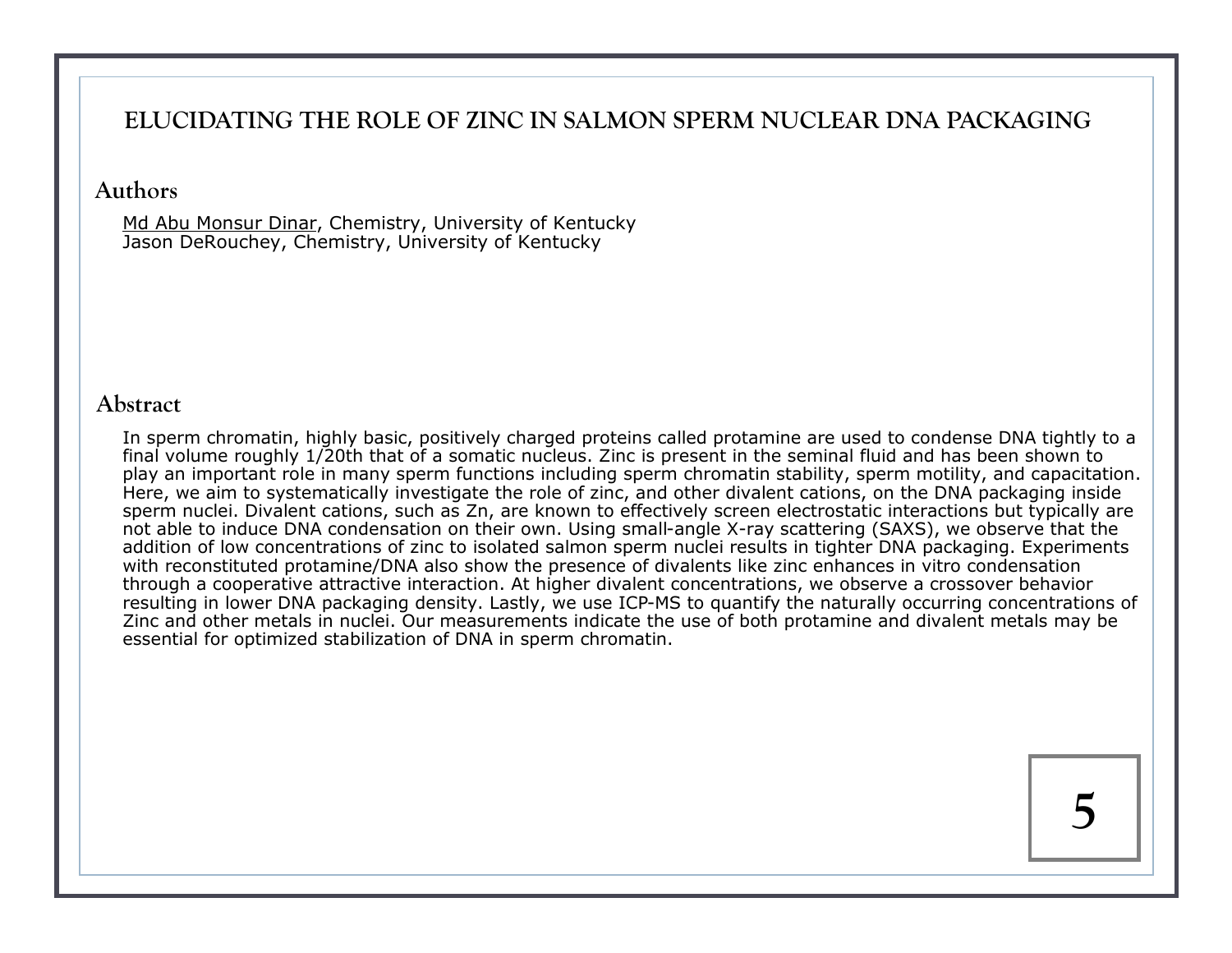# **A SYSTEMATIC EXAMINATION OF FACTORS IMPACTING DIHEDRAL ANGLE ROTATION TO ENLIGHTEN MATERIALS DESIGN**

#### **Authors**

Rebekah Duke, Chemistry, University of Kentucky Chad Risko, Chemistry, University of Kentucky

#### **Abstract**

In organic semiconductors, the flexibility of a molecule or polymer and the degree of π-delocalization directly impact properties ranging from the semiconductor processability to electronic, optical, and mechanical characteristics. The flexibility and π-conjugation of connected ring systems are dictated by the capacity for rotation amongst any two rings. Thus, the energetics of ring rotations as a function of the system chemistry serve as critical parameters, both for molecular/polymer and material design. Here, we systematically examine the effects of various ring chemistries, ortho-positioned substituents, and oligomer length on the rotation of two rings in the center of the system. Two primary factors, as one might expect, dictate the potential energy curves for rotation: The degree of π-delocalization across the dihedral bond and the (exchange) repulsion among ortho-substituted atoms and/or groups. Both factors either stabilize or destabilize the planar conformations. Notably, the oligomer chain length had little-to-no discernable impact on the rotation energetics. Further, distinct patterns relating the ring chemistries and shapes of the potential energy surfaces for rotation were found, which are helpful towards the goal of developing machinelearning algorithms for molecular design. The insights derived here will help direct and speed-up the design of new molecular classes that afford semiconductors with a priori design of electronic and optical properties and ease of processing.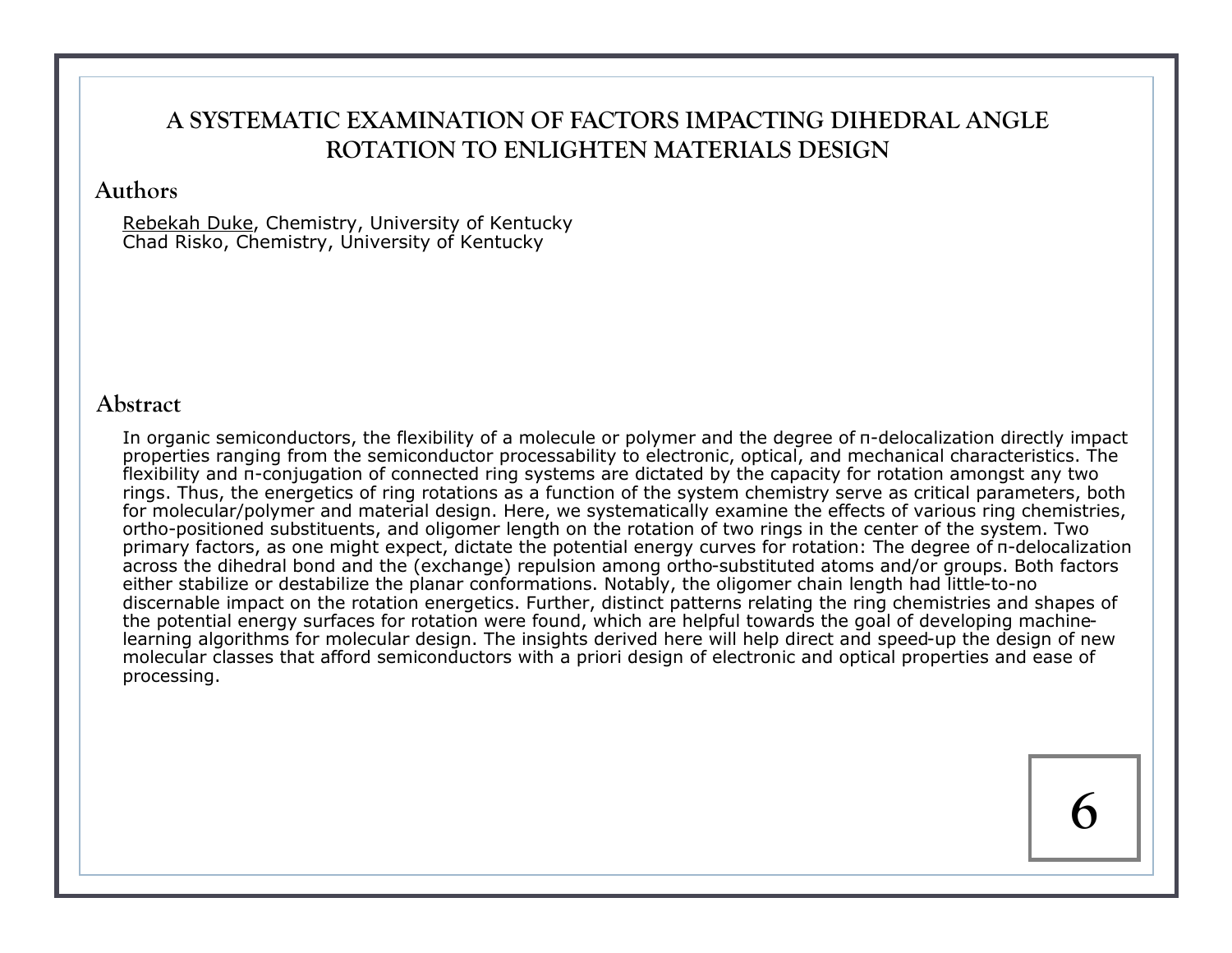# **UNDERSTANDING AU- SNO2 INTERFACE ON THE ATOMIC LEVEL USING IN-SITU TEM HEATING**

#### **Authors**

Ayanthi Thisera, Chemistry, University of Kentucky Beth Guiton, Chemistry, University of Kentucky

#### **Abstract**

Metals exhibit unique catalytic nature when they are deposited as nanoparticles on a variety of metal oxides. These systems are specially used in the electronic industry to fabricate nanostructures which are used as building blocks for sensors, energy storage, and energy transfer devices. Thus, understanding the behavior of these systems is crucial to improve their applications. Solid-liquid-vapor (SLV) dissolution is one of the nanomaterial fabrication techniques that is used in the semiconductor industry. Even though SLV dissolution is used for nanomaterial fabrications, the competition between SLV etching and diffusion of the metal nanoparticle on/into the metal oxide surface limits its applications. The observation of this phenomenon on Au catalyzed SnO2 substrates inspired us to explore the underlying governing factors and diffusion and dissolution mechanisms of metals on/into metal oxides using realtime in-situ transmission electron microscopy while simultaneously heating. In addition to the comparison between two mechanisms, this project also facilitates the observation of in-situ real-time growth of vertical negative nanowires in single-crystalline SnO2 for the first time.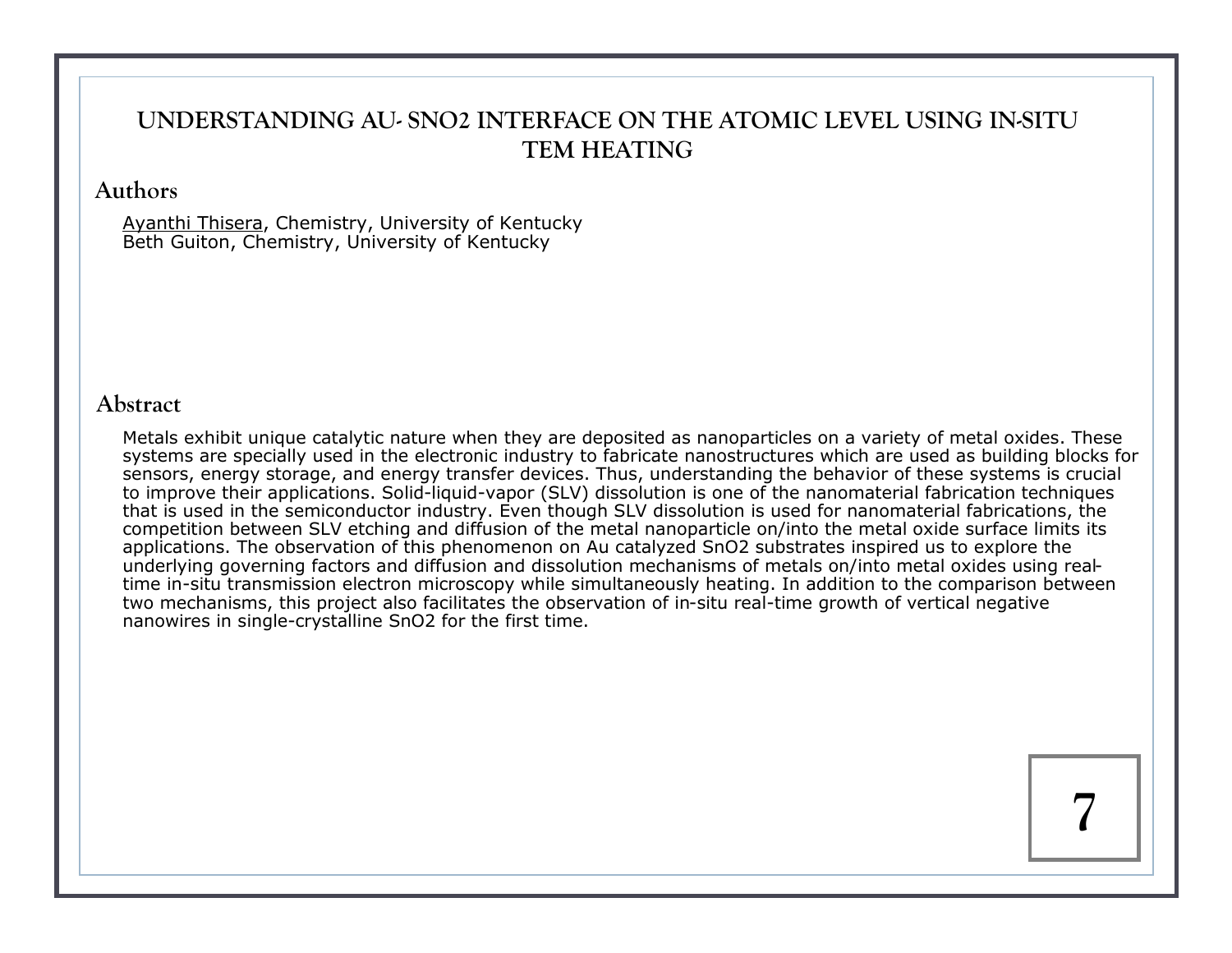# **INSTALLATION OF A CONSERVED ARGININE INCREASES STABILITY OF BIFURCATING ELECTRON TRANSFER FLAVOPROTEIN**

#### **Authors**

Debarati Das, Chemistry, University of Kentucky Anne-Frances Miller, Chemistry, University of Kentucky

#### **Abstract**

Anne-Frances Miller, Debarati Das National Science Foundation CHE 2108134

Electron bifurcation produces low potential, energy-rich electron carriers used to drive unfavorable reactions such as fixation of N2 and CO2. The electron transfer flavoprotein (ETF) of Rhodopseudomonas palustris, RpaETF, has two FAD molecules: the bifurcating FAD (Bf-FAD) and the electron transfer FAD (ET-FAD). The ET-FAD is unusually stable in its anionic semiquinone (ASQ) state and is critical to the enzyme's mechanism. To determine which protein residues are responsible, it is necessary to generate variants of the ETF in which key residues are replaced. However, RpaETF is not stable enough to tolerate these experiments. RpaETF has a hydrophobic residue, leucine 247 close to the diphosphate of ET-FAD, whereas the sequences of 216 ETFs show that 65.8% have arginine at that position and 9.2 % have lysine. We hypothesized that replacement of L247 with positively charged arginine or lysine would improve the stability of RpaETF. Herein we demonstrate that L247R- and L247K-RpaETF are indeed more soluble, are purified in higher yield, bind a more ideal FAD stoichiometry, supporting the importance of electrostatic interactions with the FAD pyrophosphate. We also document the spectroscopic and redox properties of the new L247R and L247K variants.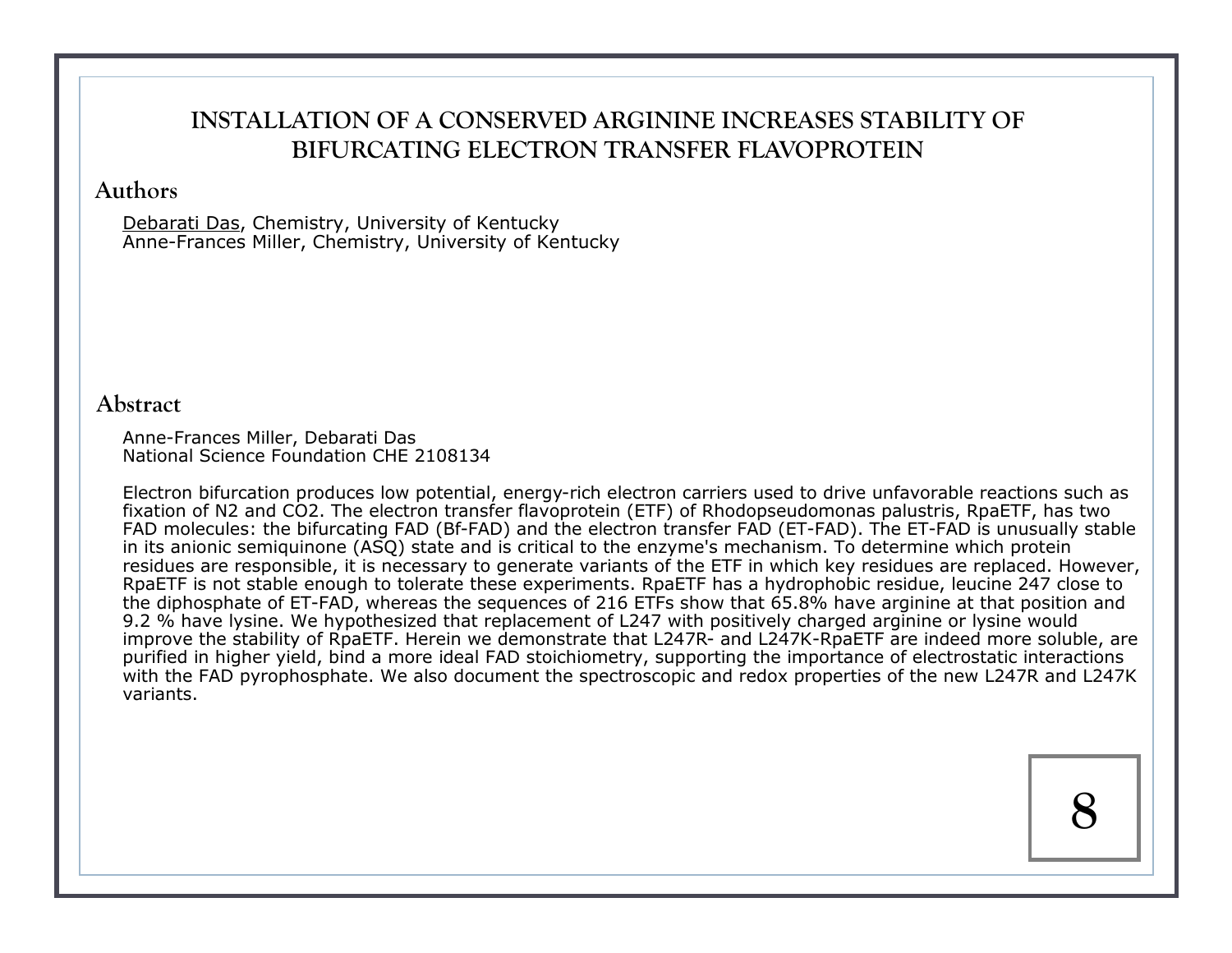# **ROOM TEMPERATURE SYNTHESIS OF POLYMERIC SULFIDES BASED ON PYROMELLITIC DIIMIDES**

#### **Authors**

Jessica Ray, Chemistry, University of Kentucky Mark Watson, Chemistry, University of Kentucky

#### **Abstract**

Poly (arylene sulfide)s were prepared under mild conditions at room temperature by exploiting the highly electrophilic nature of core-halogenated pyromellitic diimides (PMDI), incorporating the PMDI units into polymer backbones via nucleophilic aromatic substitution with thiolate nucleophiles. The PMDI units are incorporated along their short axes, as opposed to traditional polyimides. One PMDI substitution pattern leads to an unusual solubility trend in halogenated solvents suggesting host-guest interactions. As a result of the sulfide groups being good nucleophiles and leaving groups, the polymers can be depolymerized to their monomeric species with excess monothiolate, insinuating potential renewability. This research project was completed in the University of Kentucky's CHE 533 capstone organic chemistry laboratory course.

Jason R. Besse, Samuel L. Chasen, Tristan R. Claborn, April N. Collins, Abigail E. Darpel, Anna Fatta, Ramy W. Ghanim, Ghady E. Kanaan, Alexandr Lukyanchuk, Taylor L. Nelson, Jessica L. Ray, Alexis L. Smith, James D. Spagnola, Sarah A. Veazey, Logan H. Womack, Michael D. Wells, Nabin Panth, Sean Parkin and Mark D. Watson

"Poly (Arylene sulfide)s via SNAr reactions of Halogenated Pyromellitic Diimides" manuscript submitted February 2022.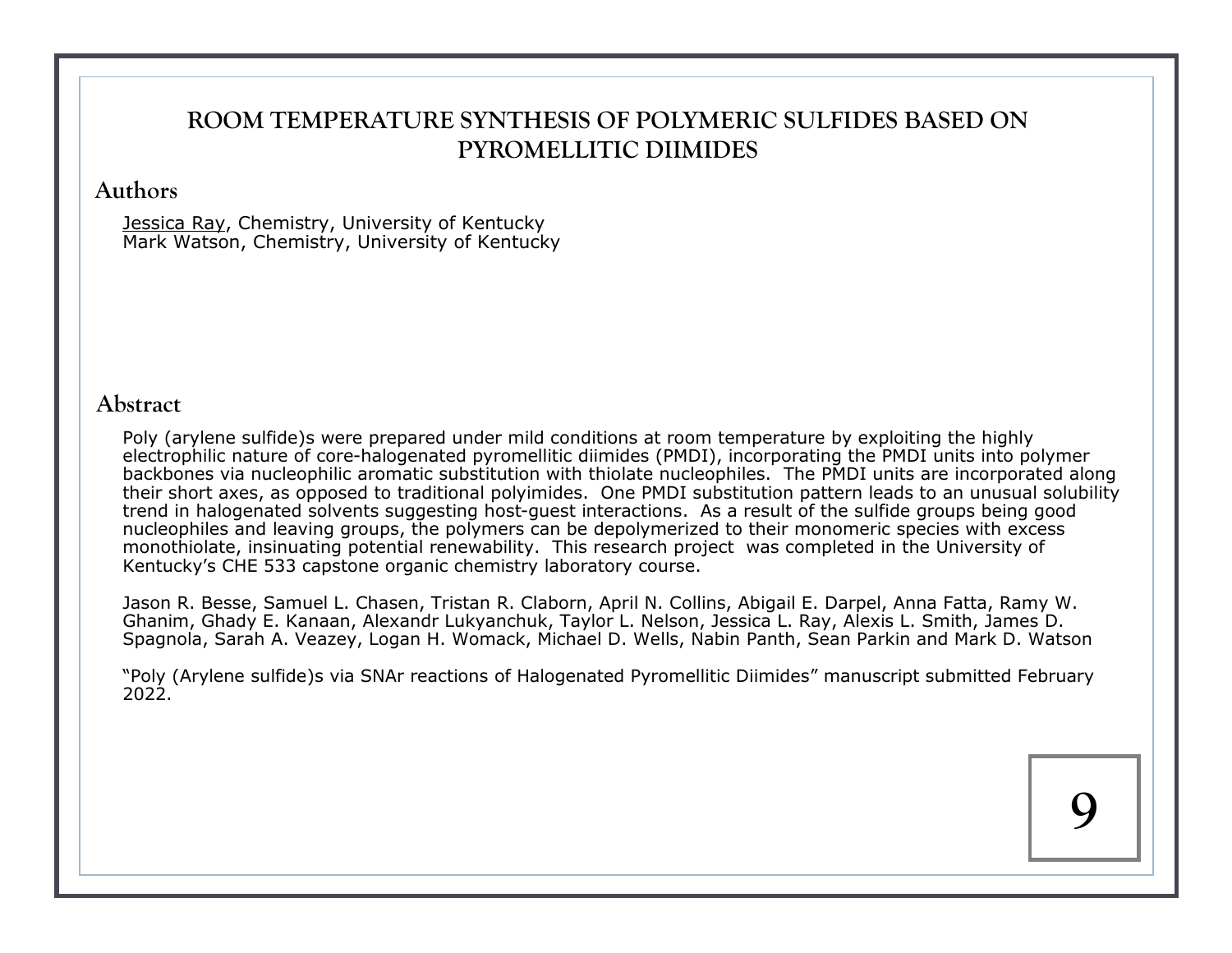# **MOLECULAR SCALE INSIGHT INTO MONOLAYER CRYSTAL GROWTH OF ORGANIC SEMICONDUCTORS IN SOLUTION**

#### **Authors**

Chamikara Karunasena, Chemistry, University of Kentucky Chad Risko, Chemistry, University of Kentucky

#### **Abstract**

While organic semiconductors (OSC) are of interest for a wide range of electronics applications due to their immense design space and material versatility, there remain questions as to how to design semiconductors from firstprinciples by harnessing the aspects of the molecular building block chemistry, environment, and processing conditions. To address the connections among these parameters, we report the use of atomistic molecular dynamics (MD) simulations to simulate the crystal nucleation and growth of naptho[1,2-b:5,6-b']dithiophene (NDT) in solution. We adapt the constant chemical potential molecular dynamics (CuMD) scheme to simulate bulk solution and to monitor crystallization under varied processing conditions. We identify slow degrees of freedom that closely correspond to the rare events associated with nucleation and growth, that are then incorporated into the reaction coordinates for generating potential energy surfaces. We then provide thermodynamic and kinetic descriptions of the aspects are engaged, to predict steady-state crystal habits of NDT monolayers in different solutions. Finally, we extend the current descriptions developed for spherical models from critical nucleation theory, into the highly shape anisotropic systems to address crystal growth at the molecular scale that can deliver guidance for the synthetic regulation of the solid-state morphology of OSC.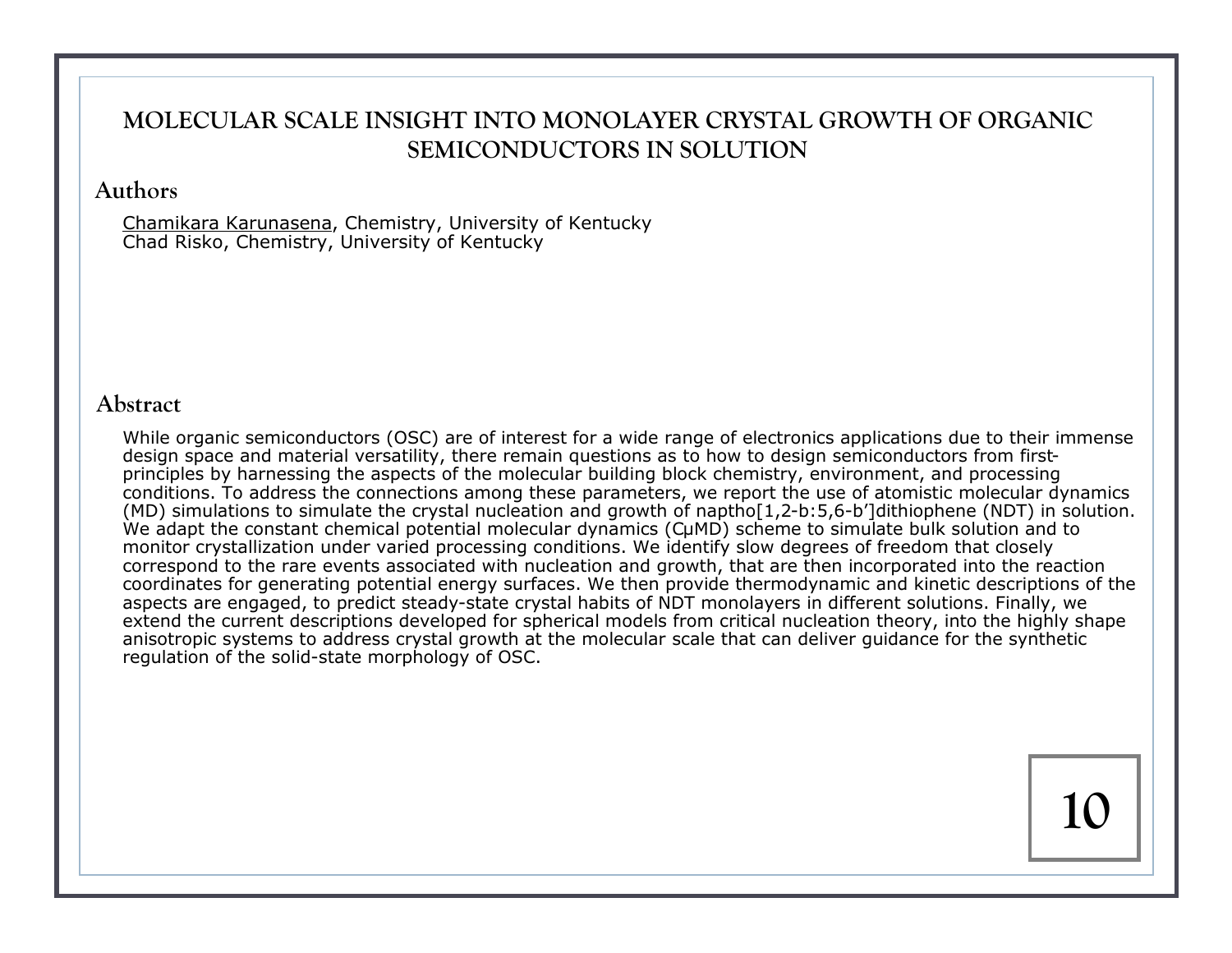# **EFFECTS OF ADDITIVES AND THEIR REDOX POTENTIAL ON THE SN4+ CONCENTRATION IN TIN HALIDE PEROVSKITES**

#### **Authors**

Syed Joy, Chemistry, University of Kentucky Kenneth Graham, Chemistry, University of Kentucky

#### **Abstract**

Tin halide perovskite (Sn-HPs) photovoltaics could be used as an alternative to their more toxic Pb-based analogues. Despite favorable optoelectronic properties, the power conversion efficiency (PCE) of Sn-HPs is still lagging Pb-HPs due to their defect state densities, particularly originating from the presence of Sn4+, an oxidation product of Sn2+. Numerous additives are currently incorporated into Sn-HPs to minimize the amount of Sn4+, including SnX2, reducing agents such as hydrazine derivatives, and various antioxidants. Nevertheless, there is limited understanding of how these additives function to reduce Sn4+ content in solution as well as in thin films. Herein, we use cyclic voltammetry to probe the redox behavior of SnI2, SnI4, Sn-HP precursor solutions, and 18 different additives. Through 119Sn NMR measurements we show that hydrochloride containing additives undergo halide exchange with SnI4 to form SnIxCly. This halide exchange results in decreased Sn4+ concentrations and less p-type character in the Sn-HP films, as evidenced through x-ray and ultraviolet photoemission spectroscopy, respectively. We also find 1,4-dihydroxynaphthalene (DHNT) decreases the Sn4+ content in FASnI3 films without reducing the SnI4 in solutions. We hypothesize that the mechanism for the decrease in Sn4+ content with the addition of DHNT lies in its ability to react with oxygen and act as a sacrificial antioxidant to protect the Sn-HP. These results provide guidance to better account for the redox potential, coordination with Sn species, ability to react with oxygen, and the potential for halide exchange when selecting additives for Sn-HPs.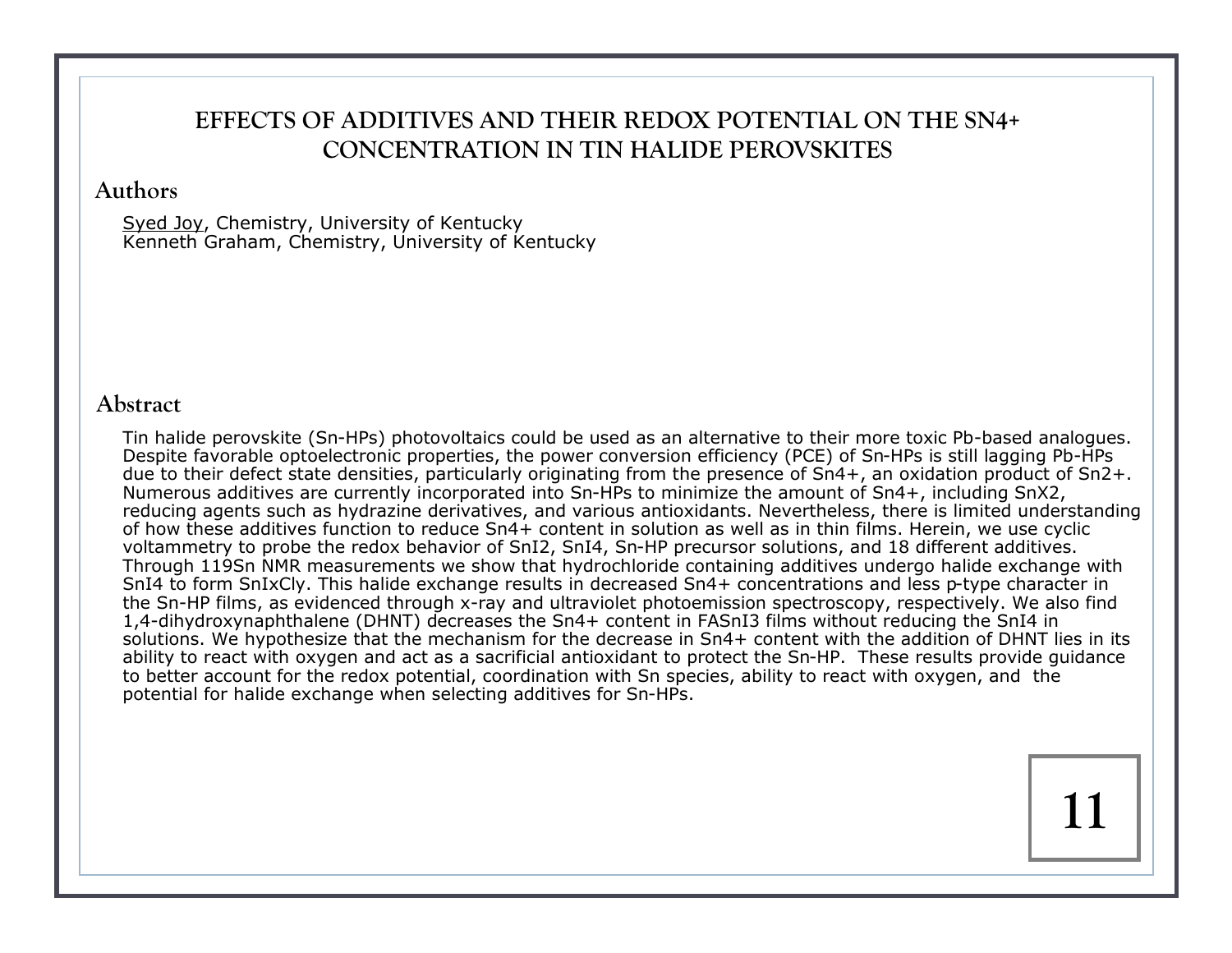# **INVESTIGATING INTERACTIONS OF STRUCTURAL MATERIALS IN NUCLEAR FUSION REACTORS USING IN SITU TRANSMISSION ELECTRON MICROSCOPY**

#### **Authors**

Manisha De Alwis Goonatilleke, Chemistry, University of Kentucky Beth Guiton, Chemistry, University of Kentucky

#### **Abstract**

The search for alternative energy sources has become a crucial scientific venture in the 21st century as fossil fuels that governed the industrialization era have now become a limited resource and a threat to the sustainability of life due to their excessive consumption. Solar power, hydrogen gas, wind energy, are some of the alternatives that are widely discussed, yet possess limitations due to unequal distribution, unattainable demand, and inconsistency as a long-term solution. The promising option which overcomes all these constraints is nuclear fusion, as it is reliable, clean, and has a very high-power generating efficiency, making it capable of meeting the ongoing demand. However, in engineering nuclear fusion reactors, the challenges are to sustain radiation, heat flux, be economical, and environmentally safe. Therefore, it is of utmost importance to search for materials that are well-suited in constructing fusion reactors. Using atomic resolution in situ transmission electron microscopy (TEM), we aim to study several potential reactor materials in real-time mimicking the fusion reactor conditions. Materials such as PbLi, Al2O3, nanostructured ferritic alloys (NFA) will be assessed to understand their stabilities at high temperatures and radiation flux, corrosion mechanisms, and compatibilities to evaluate their suitability in nuclear fusion reactors.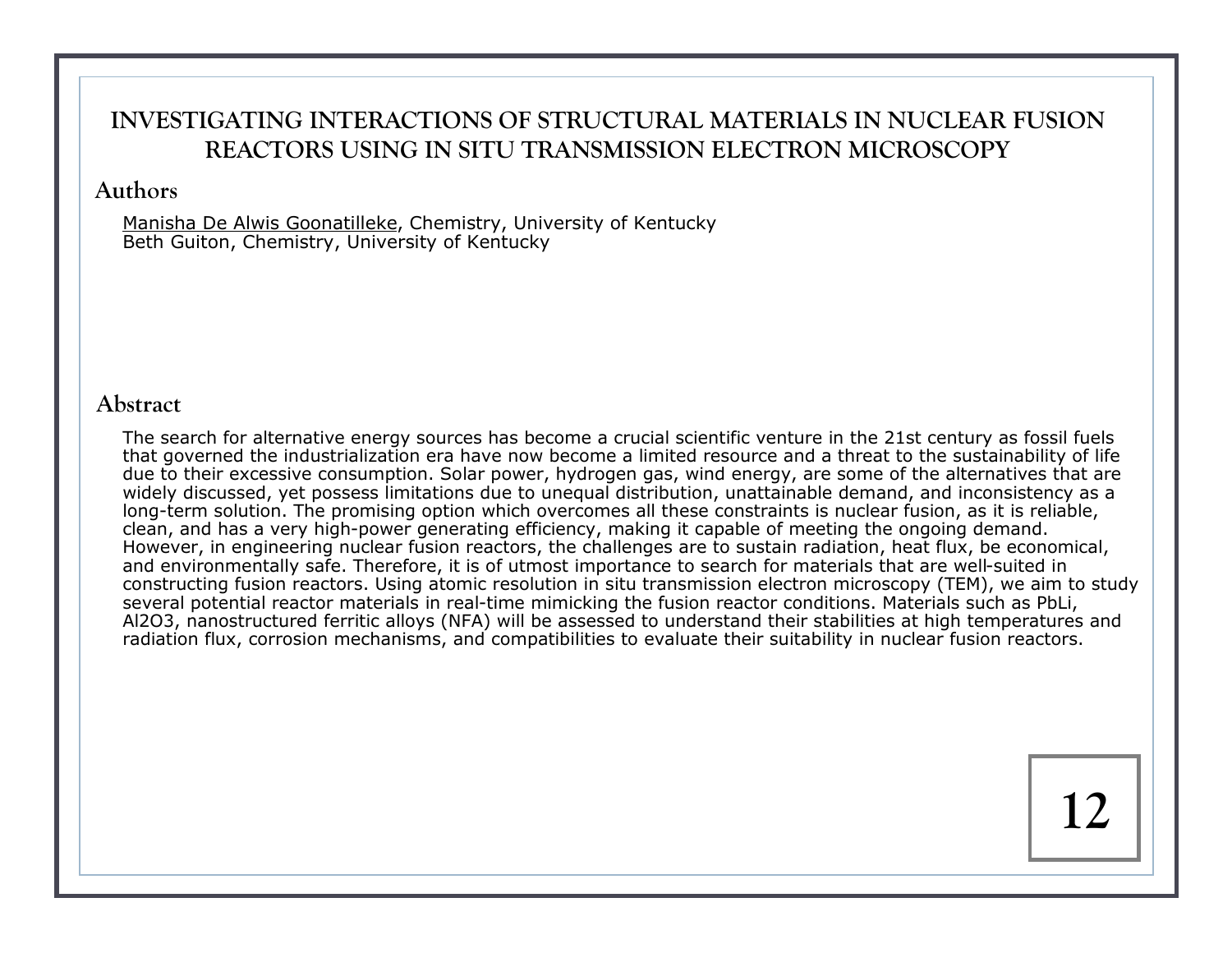# **ISOLATION OF HOLLOW SPINEL-STRUCTURED IRON OXIDE NANOCAPSULES**

#### **Authors**

Rose Pham, Chemistry, University of Kentucky Beth Guiton, Chemistry, University of Kentucky

#### **Abstract**

Magnetic iron oxide nanoparticles (IONPs) have gained much interest in recent years due to their versatility in applications such as biomedical and environmental. As the studies on magnetism through various size and structure of nanoparticles grow, so does the need to continue to fabricate new nanostructures to facilitate the advancements of these magnetic particles for real world applications. The biocompatibility of magnetic iron oxide nanoparticles is a major driving point to its seemingly unlimited uses, especially in the biomedical field where biocompatibility is a key concern.

Here, we present the phase isolation of spinel-structured (γ-Fe2O3/Fe3O4) hollowed iron oxide nanocapsules. The structure and size of the nanocapsules were produced through the synthesis of the initial iron oxide phase (β-FeOOH). The phase isolation and hollowing process were performed through thermal treatments under specific external conditions. Nanocapsule morphology and size were for all iron oxide phases were confirmed through SEM and TEM imaging. The crystal structure and phase were confirmed through PXRD, SAED, and FFT diffraction analysis while the chemical compositions were confirmed through EDS spectrum and elemental mapping. The ability to produce anisotropic hollowed nanoparticles with possible magnetic susceptibility has the ability to greatly influence the versatility of magnetic IONPs.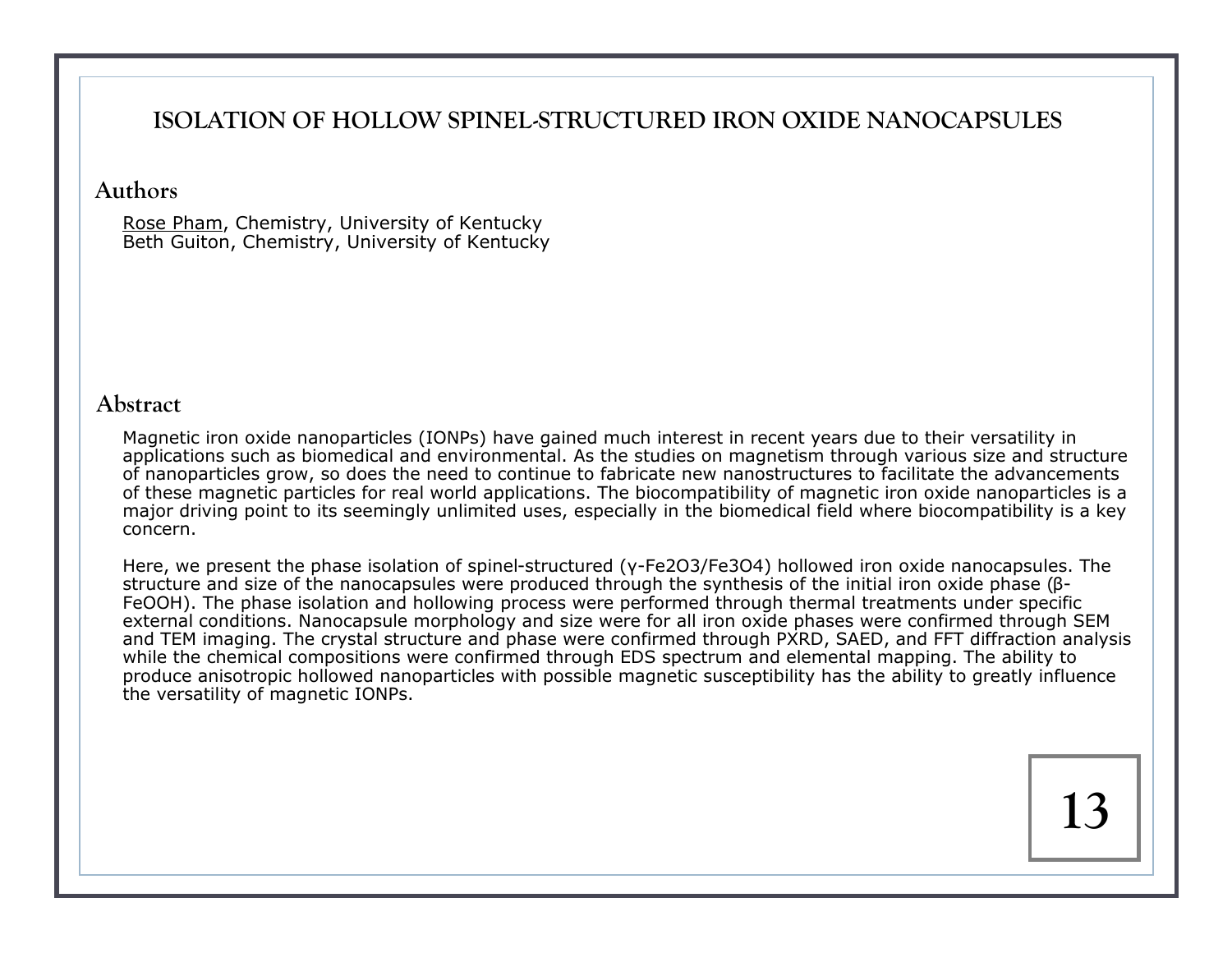# **INTRA-ACCUMBENS INHIBITION OF MICROGLIAL ACTIVITY ATTENUATES NICOTINE-SEEKING IN RATS**

#### **Authors**

Emma Bondy, Pharmacology and Nutritional Sciences, University of Kentucky Cassandra Gipson-Reichardt , Pharmacology and Nutritional Sciences, University of Kentucky

#### **Abstract**

Microglia are activated following nicotine self-administration (SA) and this may be a critical neuroimmune response in the nucleus accumbens core (NAc). While changes in microglia and immune function have been shown following nicotine use, the role of microglia in nicotine seeking behavior has not. Further, it has been a challenge in the field to virally transduce microglia in vivo. The goals of the current study were to validate a recombinase-driver transgenic methodology to chemogenetically control NAc microglial activation prior to nicotine-cue reinstatement (RST), and determine the role of NAc microglia in nicotine-seeking behavior. The current experiments utilized a cre-recombinase -expressing rat line, the LE-Tg(Cx3cr1-cre)3Ottc strain, verified via co-localization of Iba1 immunohistochemistry and fluorescence from intra-NAc cre-dependent Designer Receptor Exclusively Activated by Designer Drugs (DREADD) constructs in microglia. This approach was utilized to inhibit or stimulate NAc microglia of rats using clozapine-N-oxide prior to nicotine cue-induced RST (following SA and extinction training). Rats were sacrificed for microglial morphology analysis and electrophysiological recording of glutamate plasticity. Preliminary findings show chemogenetic inhibition of microglia reduces cue-induced nicotine-seeking within 15 minutes (trend: ANOVA; p=0.056). Ongoing analyses will determine if inhibition of microglia results in morphological changes and reductions in RST-induced increases in NAc glutamate plasticity.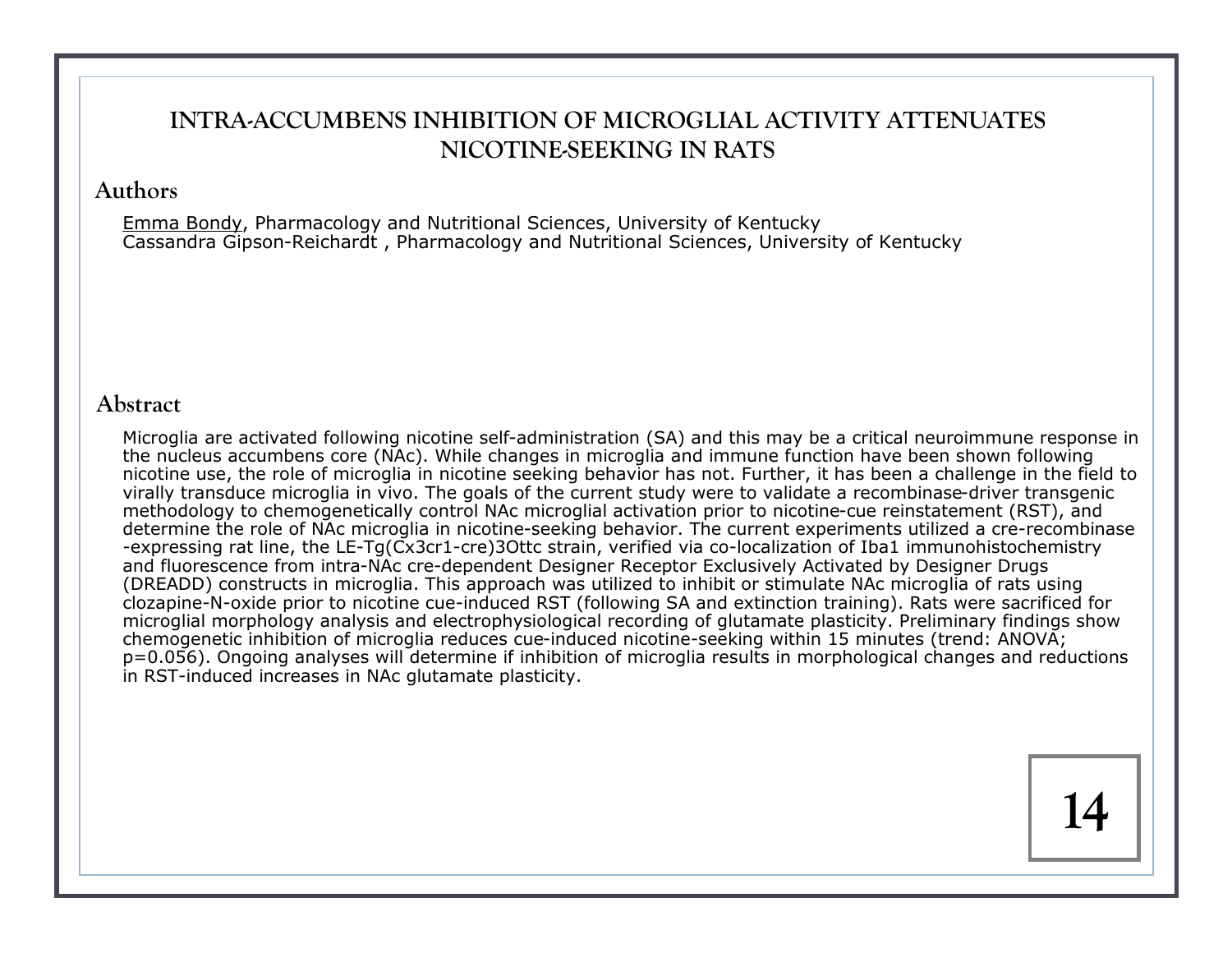# **TARGET-DIRECTED EVOLUTION OF METABOLITES IN PLANT CELLS. SEMISYNTHETIC LOBINALINE N-OXIDES**

#### **Authors**

Masoumeh Dorrani, Chemistry, University of Kentucky Bert Lynn, Chemistry, University of Kentucky

#### **Abstract**

The human dopamine transporter (hDAT), is a molecular target in neurodegeneration and substance use disorders. Lobinaline, a binitrogenous alkaloid from Lobelia cardinalis,.is a novel inhibitor of the DAT and would be a good lead compound except that it is too complex for easy chemical synthesis. Target-directed evolution was therefore used in which mutant transgenic (hDAT) cell cultures of this plant species were selected for survival in MPP+. This generated a sub-population of mutants with very high levels of inhibition of the DAT. Metabolomic analysis indicated that Noxides of lobinaline were markedly increased in these mutants. Because lobinaline is a bi-Nitrogenous alkaloid the position of the oxygen in the N-oxide may be on the quinoline or pyridine ring system. "Lobinaline quinoline N-oxide" was found to be the "natural" N-oxide and is a selective inhibitor of the DAT, with advantages over lobinaline. "Lobinaline pyridine N-oxide" was then synthesized from lobinaline and was found to have very low activity on the DAT, but was an effective and selective inhibitor of the serotonin transporter. The results suggest potential therapeutic value of the lobinaline N-oxides and support target directed evolution as a platform for plant-based drug discovery, particularly when a lead compound is structurally complex.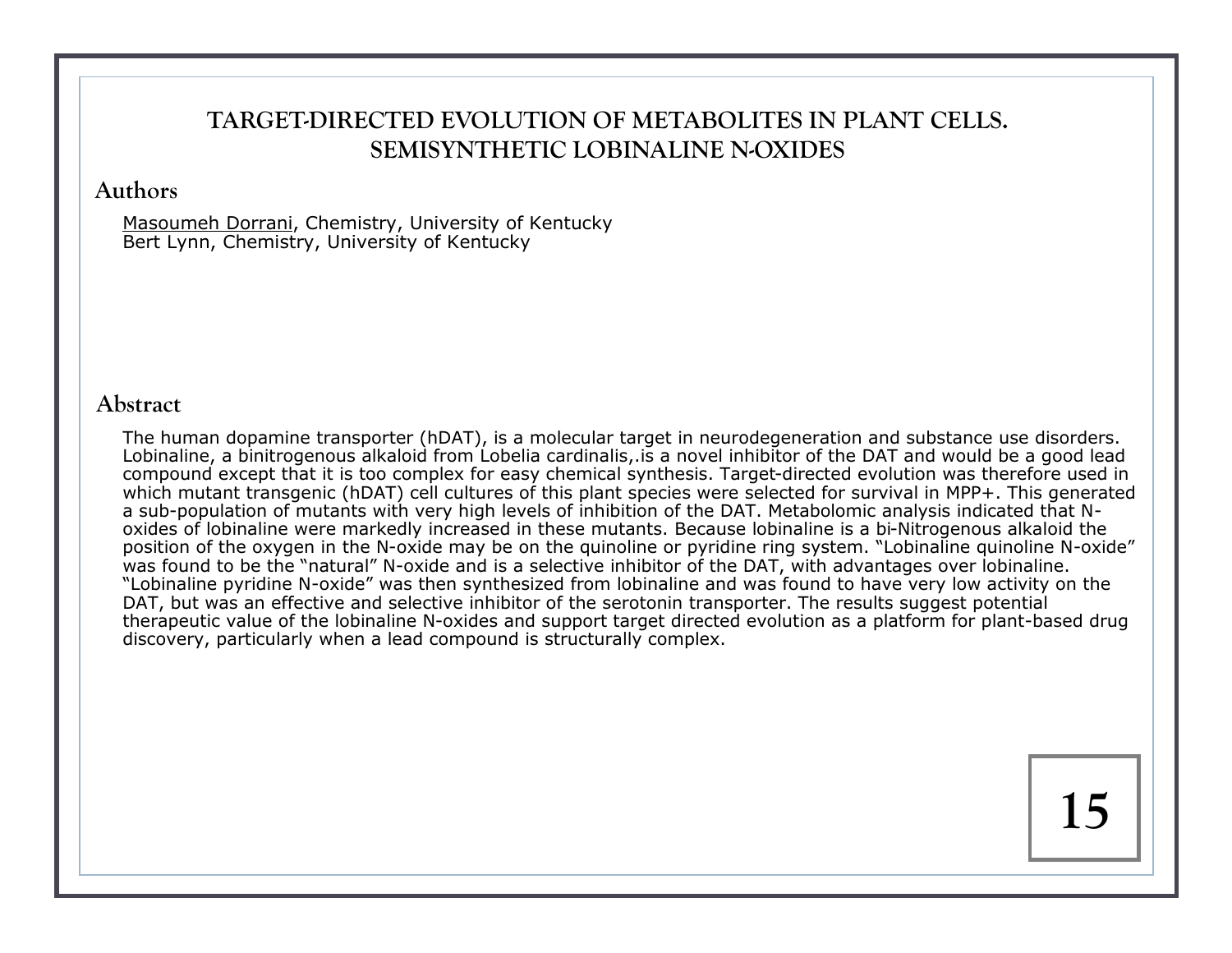# **TARGET-DIRECTED ELICITATION OF SECONDARY METABOLITES IN PLANT CELLS: INHIBITORS OF** Α**-SYNUCLEIN TOXICITY**

#### **Authors**

Rachel Sunder, Chemistry, University of Kentucky Bert Lynn, Chemistry, University of Kentucky

#### **Abstract**

In neurodegenerative α-synucleinopathies, including familial Parkinson's Disease (PD), accumulation and aggregation of the α-synuclein protein leads to "unfolded protein response" (UPR) and neuronal apoptosis. The UPR also occurs in plant cells when foreign proteins accumulate intracellularly, and this elicits the synthesis of metabolites that act as protective agents against foreign species. In attempt to discover novel inhibitors of α-synuclein toxicity we expressed the A53T α-synuclein variant in cultures of three medicinal plant species that have neuroprotective activity in PD models. The transgenic (A53T) cultures are susceptible to apoptosis, but some surviving and maintaining viability indicate mechanisms of rapid chemical defense. The secondary metabolome from viable Artemisia annua transgenic (A53T) cultures has now been compared with that of non-transgenic hairy root cultures. There are many metabolites detectable in the transgenic cultures that are undetectable in the control cultures. There are also  $\sim$ 35 metabolites that are increased >3x in the transgenic (A53T) cultures. These include marked increases in artemisinic acid (the precursor of artemisinin), and in the flavonoids catechin and geranyl naringenin. Both flavonoids are predicted to be neuroprotective and this has been confirmed for catechin. This preliminary data suggests that target-directed elicitation has high potential to identify novel neuroprotective therapeutics.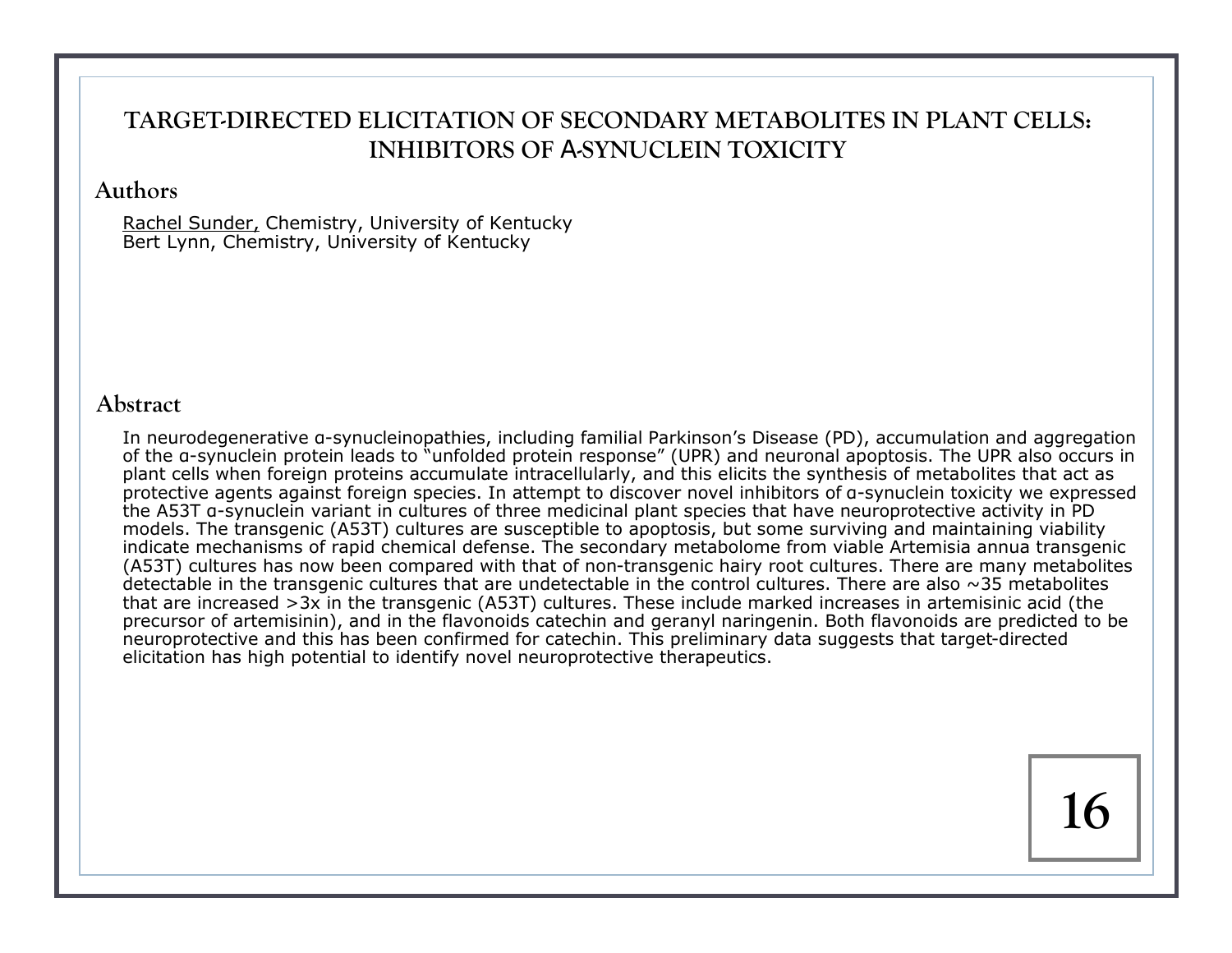# **DEVELOPMENT OF A UNIQUE SMALL MOLECULE BIOMIMETIC CATALYST FOR CO2 HYDRATION**

#### **Authors**

Alexander Ollivelli, Chemistry, University of Kentucky Aron Huckaba, Chemistry, University of Kentucky

#### **Abstract**

Carbonic anhydrase (CA) catalyzes the hydration of carbon dioxide and is one of the fastest known enzymes with a catalytic rate of  $10^{\circ}$  s-1. Applying CA in an industrial setting is challenging, however, as the enzyme is not stable to the high heat needed to strip CO2 from industrially relevant solvents. Although, others have shown that small molecule catalysts could potentially be used in industrial applications, none so far are efficient or stable enough to be used at industrial scales. Here we report the synthesis and characterization of biomimetic CA complexes for the hydration of CO2 to carbonic acid. The novel ligand has three benzimidazoles attached to a cyclohexane scaffold and is synthesized in one step from commercially available starting materials. The ligand was then coordinated to a series of transition metals and characterized by standard analytical techniques. Computational data indicates a high degree of structural similarity to the CA active site. Preliminary results on hydration will be discussed and compared to CA, as well as state-of-the-art catalysts.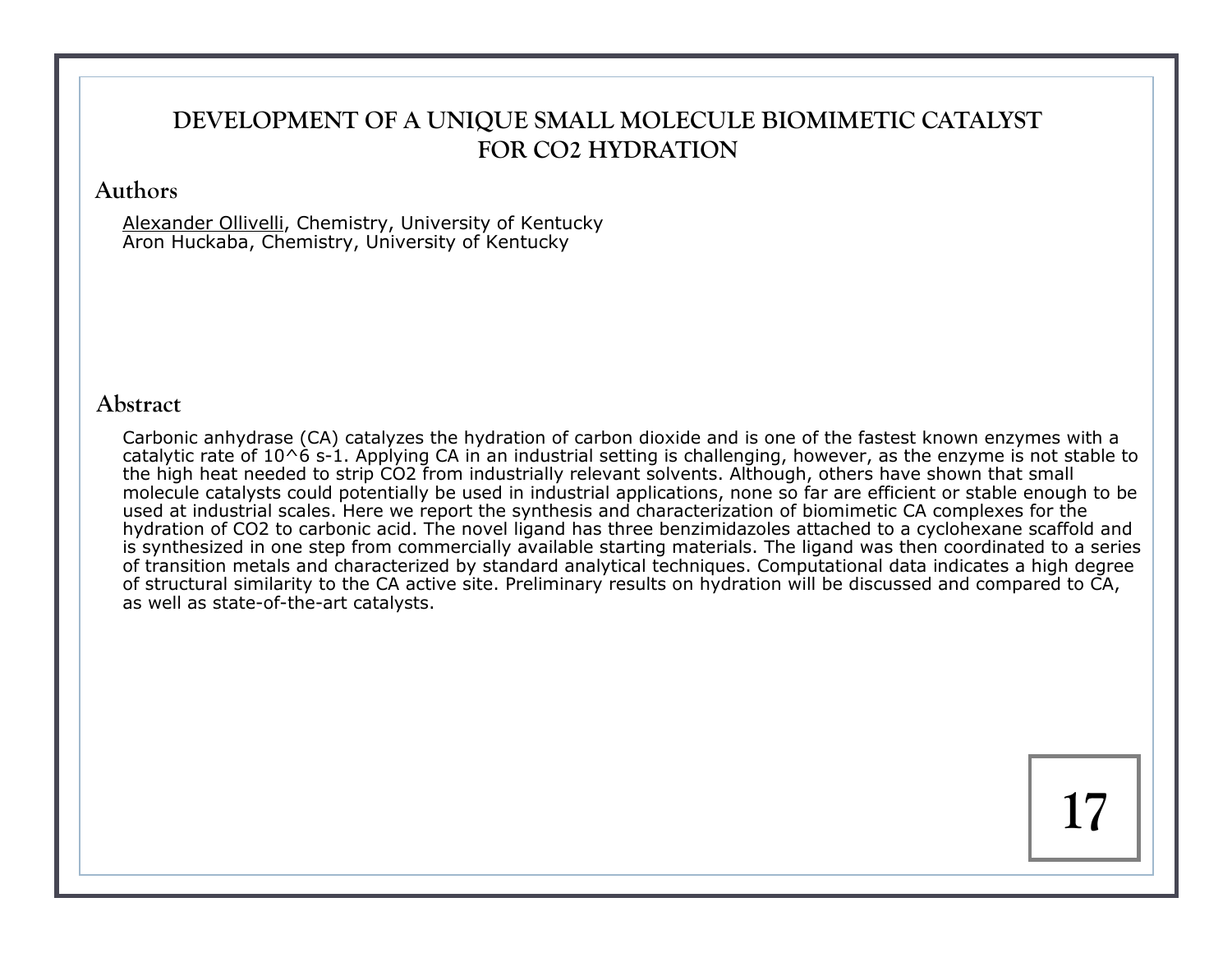# **USING NON-COVALENT INTERACTIONS TO TUNE CRYSTAL PACKING IN DI (PYRIDYL)BI THIOPHENES**

#### **Authors**

Ali Costello, Chemistry, University of Kentucky Aron Huckaba, Chemistry, University of Kentucky

#### **Abstract**

In organic electronics, organic molecules are often needed to conduct charges between key device components and electrical contacts. These charge transfer materials are usually in a solid state and are typically classified as either crystalline or amorphous, depending on packing order. The highest charge mobility values are typically obtained in highly crystalline materials with pervasive and strong non-covalent interactions (pi-stacking) present throughout the crystalline lattice. However, not all crystalline materials are ordered the same way. It can be difficult to predict the degree to which pi-stacking interactions occur, and some staking patterns are better than others. A straightforward way to change how the material packs in crystalline form is to use other strong and predictable non-covalent interactions. Here, we use hydrogen bonding interactions between pyridine N atoms and carboxylic acids to modify the crystalline packing structure and study the intermolecular interactions present in solution and solid states. These interactions were studied by Nuclear Magnetic Resonance (NMR) and then verified with x-ray crystallography. We then discuss and compare these findings in the context of the literature.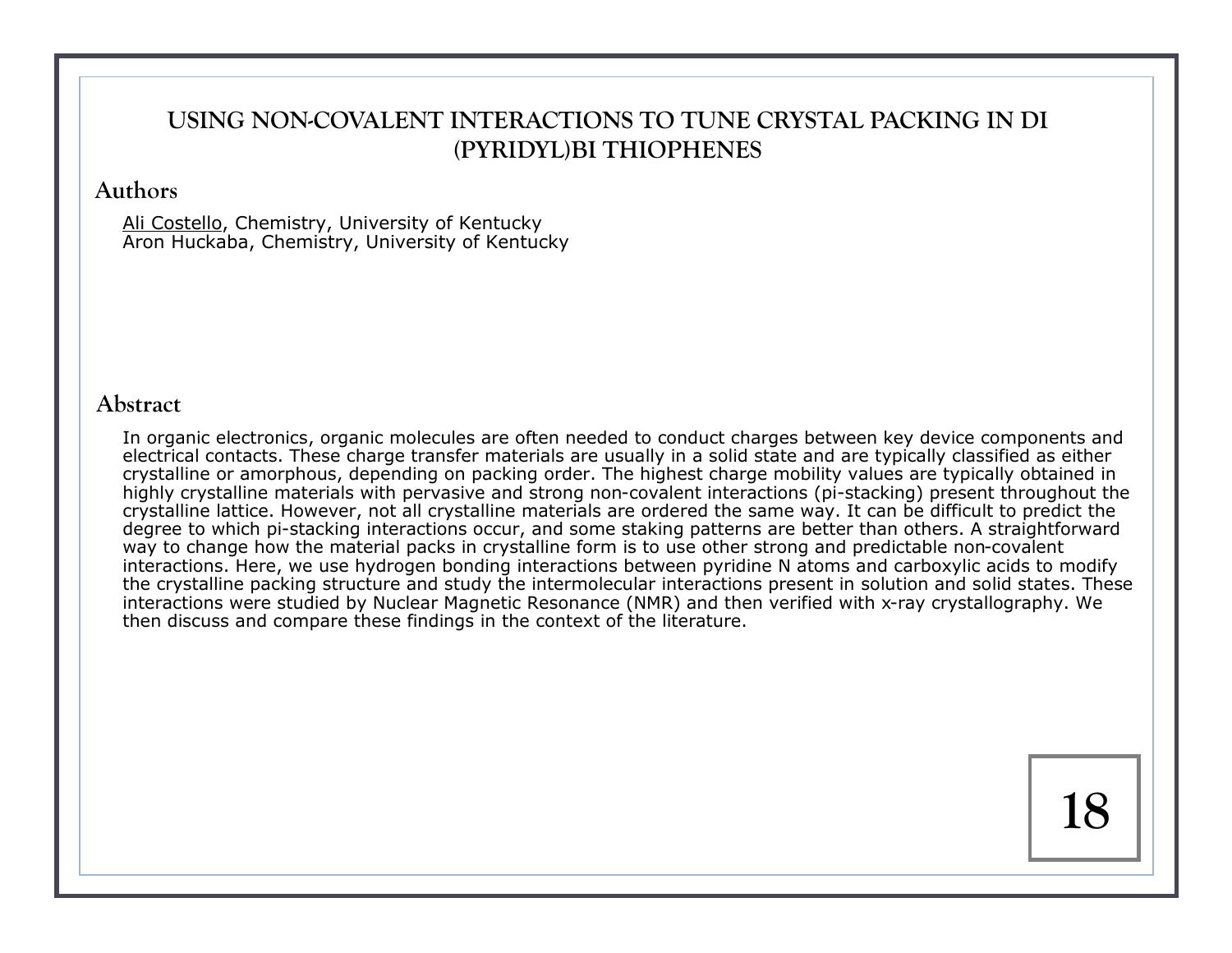# **DENDRITIC CELL MEMBRANE-DERIVED NANOVESICLES FOR TARGETED CD8+ T CELL ACTIVATION**

#### **Authors**

Brock Harvey, Chemistry, University of Kentucky Chris Richards, Chemistry, University of Kentucky

#### **Abstract**

T cells play an integral role in the generation of an effective immune response and are responsible for clearing foreign microbes that have bypassed innate immune system defenses and possess cognate antigens. The immune response can be directed towards a desired target through the selective priming and activation of T cells. Due to their ability to activate a T cell response, dendritic cells and endogenous vesicles from dendritic cells are being developed for immunotherapy for cancer treatment. Here we engineer vesicles derived from dendritic cell membranes with similar properties as dendritic cell exosomes. These cell-derived vesicles are capable of activating antigen-specific T cells through direct and indirect mechanisms. Additionally, these nanovesicles can be produced in large yields, overcoming production constraints that limit clinical application of alternative immunomodulatory methods. Thus, NVDC show potential as an immunotherapy platform to stimulate and direct T cell response.